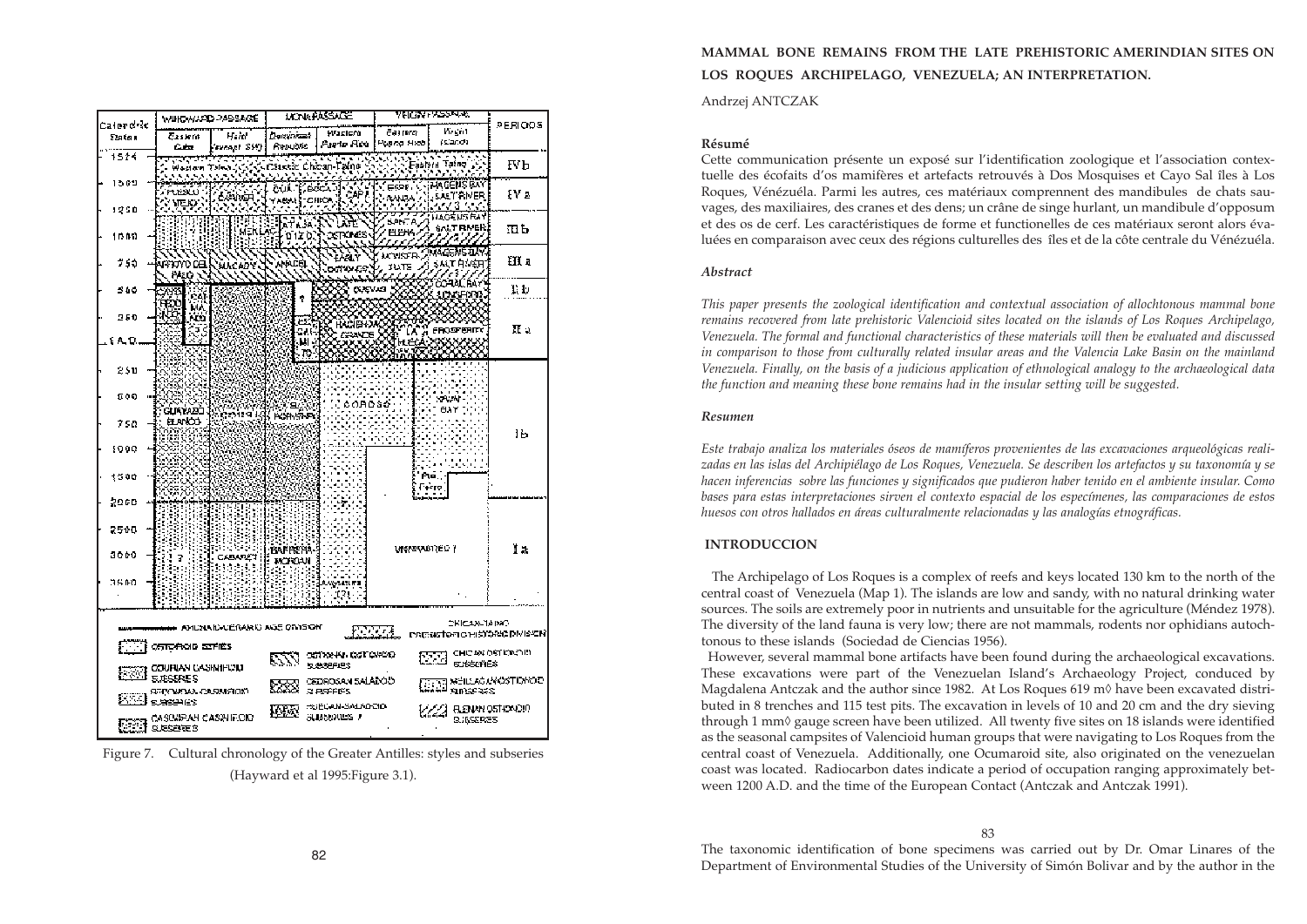Fourteen splinters separated from the shafts of long mammal bones are included in the category of manufacture debris (Table 4). These specimens represent preforms and/or debitage resulting from bone point manufacture. Twelve (85%) of them have been found in the trench B, at Dos Mosquises Island.

### **WORKED BONES: CONTEXTS, COMPARISONS AND DISCUSSION**

The worked mammal bones are scarce in number and their functional diversity is very low. They have been found only in two of the 25 archaeological sites of Los Roques Archipelago.

Regarding their archaeological context, both in Dos Mosquises and Cayo Sal, the artifacts have been found exclusively within the areas of concentration of decorated ceramic vessels, clay human figurines, and especially pendants made out of three land snails *Labyrinthus plicatus, Plekocheilus* sp. and *Strophocheilus* sp. (all shells brought by the Amerindians from the continental mountain range of Cordillera de la Costa, Venezuela). In both cases, the spatial association and distribution of mammal bone remains indicate that the activities linked to their use and/or storage were spatially concentrated, and point out the special value attached to them by the Amerindians. The mammal bone artifacts have not been common findings in the Valencioid sites, neither in the islands nor in the continent. From the insular Valencioid sphere of interaction only one unipoint has been reported from La Orchila island group (52 km to the east from Los Roques [Antczak 1993]). It is also difficult to establish which portion of all the repertoire of mammal bone artifacts, produced and utilized by the Valencioid people, forms the assemblage found on Los Roques. Partly due to the action of taphonomic agents, bone artifacts have been very scarce in the continental sites. The uni and bipoints, similar to the Los Roques specimens, have been reported from the eastern shore of the Valencia Lake in the mainland (Kidder II 1944; Osgood 1943; Bennett 1937). The pendants made out of mammal teeth were also common in Valencia Lake archaeological deposits. Kidder II (1944: 77, Pl.XII) found samples of jaguar canine and peccary teeth and fox astragulus drilled for suspension.

Thirty nine (50%) specimens were identified to species, five (6.4%) to genus, one (1.3%) to family and 33(42%) to order level; 51(65%) skeletal elements were identified; the zooarchaeological quantification standards utilized were NISP and MNI. Notes on taphonomy of the bones and age, sex and historic zoogeography of represented mammals were added.

> A sample of 7 flutes (Requena 1932; Osgood 1943, Lam.15H; Rouse and Cruxent 1963:87 8, Lam.38A) and 2 probable flutes (Kidder II 1944, Lam.12) from the excavations on the Valencia Lake shores is morphologically quite different from those from Los Roques. All these specimens were three holed flutes and five of them were carved with complex designs. However, five of these flutes (four of them decorated) come from Requena's asystematic excavations, therefore, it is difficult to determine if they formed part of a Valencioid or the earlier Barrancoid cultural baggage of Lake Valencia area.

> Outside Valencia Lake Basin, only three fragments cut off from the long bones of white tailed deer and three other fragments of the distal epiphysis of brocket's tibias have been reported from Puerto Maya and Playa Chuao, two coastal sites linked to the Valencioid cultural tradition (Alvarez and Casella 1983; Morales 1984).

> Regarding the comparative ethnology, it should be emphasized that the use of the deer bone flutes has been widespread among native Americans (von Hornbostel 1982: 334; see Gomara 1979:124 [1552]), and 9 indigenous groups from Venezuela still elaborate and use them (Aretz 1991:37; Wilbert 1956).

Archaeological Laboratory of Los Roques Scientific Foundation in Caracas.

The inventory embraces 78 bones of 10 different taxons of mammals and has been subdivided into three categories of artifacts using the broad definition of artifact of Dunnell (1971:117). The **worked bones and teeth** category includes finished forms which were manufactured with the use of utensils and traces of manufacture can be often observed. Their use function can be generally inferred from their overall morphology and physical quimical properties. This category also includes the manufacture debitage. The **modified bone** category comprises specimens that were broken and/or fractured by a man; they do not show the use wear attrition. The last one is a category of **unmodified bones**. The function and meaning of specimens pertaining to the last two categories are not possible to infer without the rigurous contextual analysis and interconnection of the archaeological evidence with pertinent ethnohistorical analogies.

#### **WORKED BONES AND TEETH**

The total of 32 worked bones and teeth have been grouped into four analythical categories according to their morphology and possible function (Table 1). The spatial distribution of these specimens is highly uneven: 26(81%) have been found in Dos Mosquises island, the rest at Cayo Sal; both in Valencioid cultural contexts (Table 5).

The pointed bones form the most numerous category (N=16;50%). There are three bipoints and five unipoints in the sample. One of the unipoints is perforated another is unilaterally barbed. Seven artifacts are midsections and broken tips of pointed bones representing artifacts that have been damaged during the manufacture or use. The shaft cross sections of five among these artifacts are rounded and grooved, the others are rounded and ungrooved. Another artifact of this category, the awl/perforator was elaborated from a fragment of split vertebrae or a long mammal bone. This artifact presents the use wear attrition on its sharp edge and has been prepared to fulfill two functions: the pointed tip for perforation and the sharp and beveled extremity for cutting and/or scrapping.

The most distinctive group of worked bones is composed by five flutes. Three from Dos Mosquises were elaborated with the left radius of adult white tailed deer (*Odocoileus virginianus*) individuals. Two others, found at Cayo Sal, were made out of the same skeletal element, but belonging to a brocket (*Mazama* sp.), a smaller species of deer. Two flutes from Dos Mosquises have four perforations for the modification of the sound, the others have only three perforations each; all of them have one perforation on the opposite side, near the mouth end. The smallest of the Cayo Sal specimens shows red painting traces.

In the Los Roques collection there are also three subcategories of bone pendants. The first includes three incisors of crab eating fox (*Cerdocyon thous*), two canine tooth of collared peccary (*Dicotyles tajacu*) and one molar tooth of tapir (*Tapirus terrestris*). All were perforated for suspension on a string. The second category includes one tubular bead. The next item in the category of perforated bones is a fragment of plain, rectangular plaquete with five biconical perforations. Another artifact is one pendant made out of a plain piece of a tooth shaped bone. Finally, one vertebrae of brocket has the extremities cut off and is perforated for the suspension. In this category there is also one vertebrae of brocket, worked in the same manner as the previous one but without perforation. The state of preservation of these artifacts is very good, except for the flutes from Cayo Sal, which were found in a site that had been seasonally flooded by hypersaline waters.

84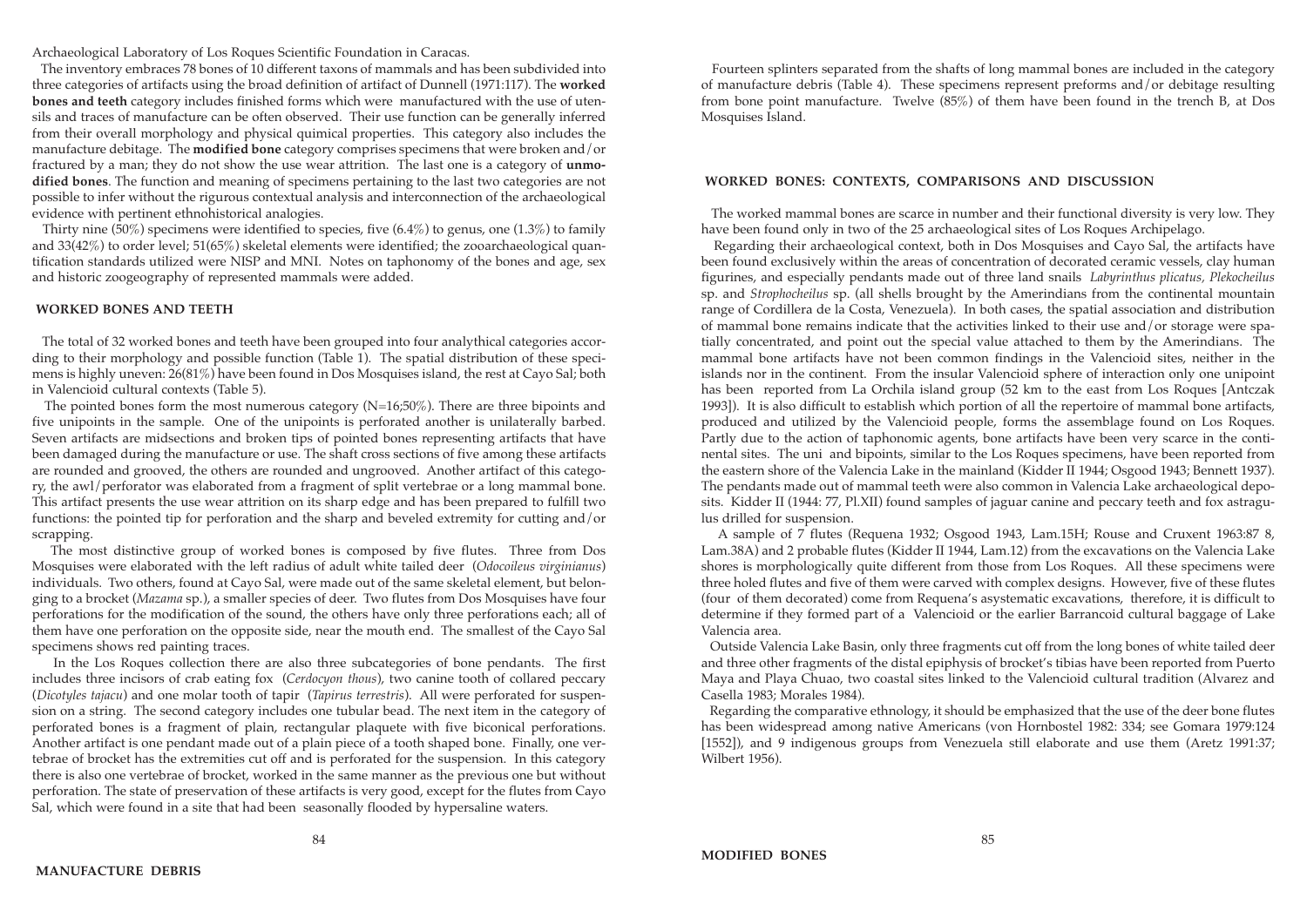been properly recovered and identified. Still the most complete record comes from Berry's (1939) report on faunal remains identified from Kidder's II and Osgood's excavations in Valencia Lake north eastern and eastern shores. Unfortunately, neither taxonomic abundance nor skeletal element specifications were presented. The bones of deer, fox, bear, peccary, jaguar, tapir and dog were mentioned among others (Berry 1939). Bennett (1937:88, Fig.6) mentioned the finding of an animal skull in the La Mata mound however no comments nor identification of the specimen was offered.

## **THE INFERENCES, ANALOGIES AND CONCLUSIONS**

It can cautiously be assumed that the final composition of the mammal bone sample has not been obscured by either differential transport nor differential destruction (Lyman 1985). Also, the sample has not been altered by dogs, since gnawing marks on mammal and non mammal bone specimens (marine turtle, bird) have not been observed. All artifacts, including mammal bones had rather been carefully selected by the Amerindians by the time they were leaving their permanent settlements on the continental coast and/or Valencia Lake shores.

The abundance in the Valencioid homeland area of the mayority of mammals represented in the archaeological record has been well documented since XVI century (Dupouy 1946) until present (Eisenberg 1989; Mondolfi 1986; Tello 1979). Humboldt, in 1800, was surprised by the numerous groups of red howler monkeys living around the lake (Grases 1987:184). The abundance of wild cats ('tigrillos') called by the Caribs 'maracaya' or 'malacaya' (Alvarado 1953:247) can represent an etymological origin of the name of the city of Maracay (founded in 1697) situated on the eastern shore of the Valencia Lake (Requena 1932:233). Kidder II (1944:21) observed that still in 1933 34 deer were very abundant around the lake.

Two groups of mammal bone remains were recovered from Los Roques Archipelago islands: (1) the mayority of worked bones which function can be inferred and (2) another bones which function and meaning is not so clear.

Bone unipoints and bipoints can be associated with fishing activities and could have been used as projectile or spear points and/or fish gorges. Two perforated points may represent the forms of composite fishing implements (harpoon heads?). These points together with an awl/perforator pertain to the category of work utensils. Additionally, splinters from long mammal bones may indicate that a reduced in scale manufacture of points and or/gorges took place on the Dos Mosquises Island using the raw material brought from the continental coast. The number of work utensils made out of mammal bone as well as their functional variability are very low in relation to the quantity and diversity of other artifacts (ceramics, stone and shell artifacts), the size of a campsite and a multifunctional nature of activities carried out in it (Antczak and Antczak 1991).

The second group of mammal remains is comprised of some worked bones (flutes and pendants) and all modified and unmodified bones. These objects were grouped together since I consider that a meaningful link existed between them. The presence of multiple bone fragments of the heads of the animals in the sample is especially intriguing. The following chain of funcional and symbolic inferences can be postulated on the basis of a judicious application of ethnological analogy to the archaeological data.

Initially, when the first modified and unmodified mammal bones were found in Dos Mosquises island, I suggested that they represented the remains of smoked meat provisions and/or that some living animal pets had been brought by the Amerindians from the continent.

#### 87

All nine modified bones have been found in Dos Mosquises island site in three different trenches (Table 2).

This category comprises mandibles and maxillas fragments of at least 9 (MNI) individuals of small wild cats: margay cat (*Felis wiedii)* and ocelot (*Felis pardalis*). All the mandibles and maxillas were broken into two parts with one canine in each half. In seven mandibles the ascending ramus was broken or cut off diagonally just behind the last teeth. Five (22%) mandibular bones display traces of cutting, chipping or incising. One left mandible fragment (Catalog Number 1132) shows fine traces of cutting and other right mandible has slightly broader, shallow, probably incised grooves. In both cases, the marks are situated on the buccal side at the point between the horizontal and ascending ramus and run diagonally from the superior posterior (distal) to the inferior anterior (mesial) side of the mandibles. The morphology, location and orientation of the marks indicate that cuts would have been made to facilitate the breaking off of the ascending ramus. One specimen shows heavy traces of chipping and cutting on the upper side what would have been done for better adjustment of the string which would have tied up the handle of the possible implement. Another fragment has traces of diagonal incisions which would have been produced by the pressure of a string that tied the fresh bone to the wooden handle. Only one maxilla shows fine traces of cutting on the zygomatic process, which is morphologically similar to that of specimen 1132. These marks would have been left by the stone cutter when the skin was cut off (skinning marks). According to Semenov (1964:152), these modifications of mammal mandibles were common ways

to prepare prehistoric implements. However, the presence of use wear attrition on Los Roques specimens has not been observed. One can only hypothesize that if the mandibles were utilized as implements they might rather have been used to perforate or pierce some kind of soft material and not for cutting or sawing hard materials (shell or bone).

### **UNMODIFIED BONES**

This category includes the skull of a red howler monkey (*Alouatta seniculus*), two cranial calotas and one complete mandibular ramus of margay cat (*Felis wiedii*), one mandibular ramus of common opposum (*Didelphis marsupialis)* and other of weasel (Mustelidae [Table 3]). All these specimens pertained to the heads of the animals.

Among the unmodified bones of the wild cats there is one terminal phalange of the middle finger of ocelot or margay cat.

This category is completed by two left radius, one left tarsal of brocket (*Mazama* sp.) and a nail of peccary (*Dicotyles tajacu)*.

### **MODIFIED AND UNMODIFIED BONES : CONTEXTS, COMPARISONS AND DISCUS-SION**

Sixteen (76%) modified and all unmodified bones from Dos Mosquises island have been contextually associated with complete and semi complete ceramic vessels (often decorated), human figurines, clay pipe, lithic microaxes, shell and stone pendants and shell beads. These contexts, spatially well delimitated in trenches A and B, have been interpreted as central areas of the multifunctional Valencioid campsite (Antczak and Antczak 1991).

The remaining five (24%) modified bones were found scattered in the refuse areas of the trench C, however, within small clusters that also contained a few human clay figurines and decorated potsherds.

Looking outside the Los Roques Archipelago for specimens for comparative analysis it should be stressed that in Valencioid sites on mainland Venezuela only a small number of mammal bones has

The custom of having different mammals as pets were reported by early chroniclers of Venezuela (see de Civrieux 1980:162; Morey and Morey 1980:262), ans is still observed among some contem-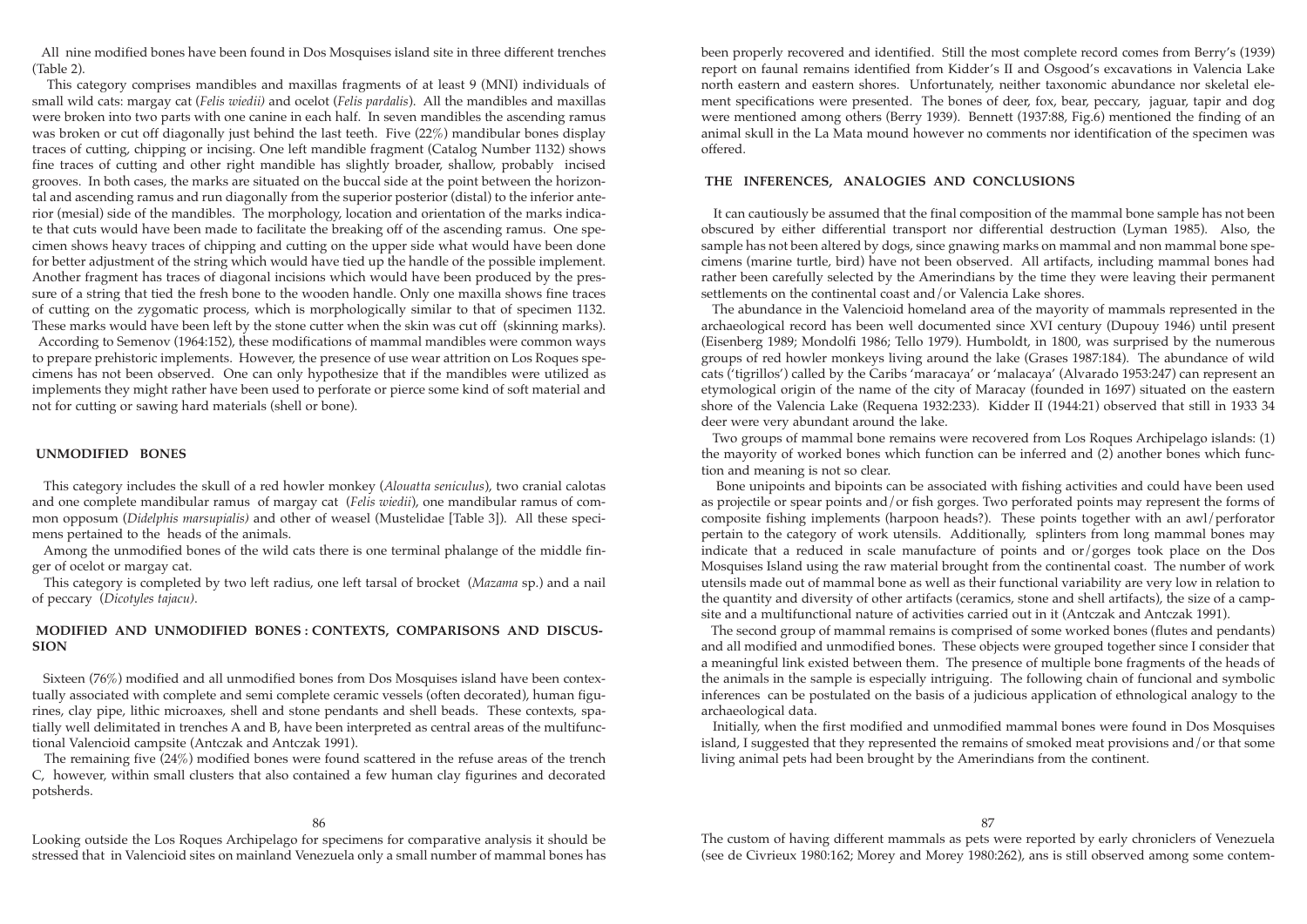laces and also use (for the same purpose) the teeth of any beast (fiera) and other animal that they kill» (Ruíz Blanco 1965:22 [1690]). In 1883 Im Thurn (1967:111 [1883]) noted that in Guiana «it is hardly possible to find an Indian house in which there are no teeth or portions of the skin of one of these species» (small 'tiger cats'). Many contemporary indigenous groups of Venezuela, belonging to different lingüistic stocks and with different modes of subsistence, attach a special value to the bones of the game, particularily the head. The Guahibo (Wilbert 1966) and Guajiro (Saler 1988) hunters preserve selected bones of their game. The Taulipáng used to suspend the skull and bones of hunted animals from the roof over a fireplace (Koch Grünberg, vol.III, 1982:81). A similar custom is widespread among the Yanomami (Finkers 1986:79; Barandiarán and Brändli 1983:200; Cocco 1972:188). Also the Hoti hunter, after the consumption of the edible parts of the head of the game (peccary), hangs up the skull on the tree in the settlement for the augement of his prestige and to secure the future hunting (Coppens 1983:268). These examples suggest that the selected mammal bones gained the meaning of trophy. At the same time, these objects were loaded with numinous power which could influence positively future huntings.

The wild cats, especially the jaguar and puma, were the mythological allies of the Korupira or Kaapora, the powerful and frightening 'master of the animals' of the Amazon Lowland tribes (Zerries 1954:9; Koch Grünberg 1981, vol II:29). When the Yukpa hunter (Carib speaking group from north western Venezuela) confronted these felines, he believed that was attacking the 'master of the animals' (Ruddle and Wilbert 1983). So, for some Amerindian groups the trophies of these animals were especially loaded with meaning and power. In general, the strong relationship between shaman and jaguar has been widely documented in South America (Reichel Dolmatoff 1975; 1990:135-149), especially among Carib speaking groups from Guiana, the «Carib Jaguars», which possessed the supposed ability to transform themselves into jaguars (Wilbert 1987: 194).

The most pertinent ethnographic analogies to Los Roques archaeological specimens are found in two Spanish chronicles from XVI century. The first described the dresses of the chiefs of the Carib inhabitants of the Península of Paria, Venezuela) worn for the battle. The chief Utuyaney wore the skin of a jaguar (*Felis onca*) with its tail hanging on his chest; another chief Amanatey wore a complete skin of honey bear (*Tamandua tetradactyla*) with its snout projected over his head; other warriors wore different animal skins that the Spanish could not identify (Castellanos 1987:39[1589]).

The second one, written by Governor don Juan Pimentel, described the Province of Caracas in 1578 (Nectario María 1979). The Province embraces the north central part of Venezuela, including the central coast which during the late prehistoric times was occupied by the Valencioid people. The Governor noted that during the comunal feasts with dances and music, the Indians of the region «bring their garlands of coloured feathers or heads of animals such as pumas, bears, jaguars, small wild cats or their tails put on [fitted to] their heads» (Nectario María 1979:342). Pimentel continued saying that the Indians danced «with masks...bringing some animals atop wooden sticks [decorated] with thread and colours» («...enmascarados ...trayendo unos animales sobre unas varas hechos de palo e hilo y colores...»[op.cit.:339]). The Governor explained that during these feasts the shaman ('el piache') was in contact with the spirits and the Indians performed petitionary rites with offerings.

The skins of animals were used not only by participants in the feasts (sacred/ritual context) but also by chiefs and prominent members of the group in secular contexts such as the skins of jaguars worn by chief Paramaconi and his companion Toconai during a surprise attack by the Spaniards in the mountains of Caracas (Oviedo y Baños 1982, vol.I:264 [1723]).

Despite the relatively late date of the Pimentel's chronicle, in terms of the general chronology of the Spanish Conquest, this still is a very early observation for the centre north region of Venezuela. The first penetration ('entrada') of the conquerors to this region was led by Francisco Fajardo in 1555.

## 89

The 23 years elapsed between this 'entrada' and the chronicle of Pimentel were dedicated almost exclusively to the bloody fightings between the conquerors and the confederated Amerindian (Los

porary Amerindian groups of Venezuela (e.g., Heinen [1988] for Warao; Ruddle [1978] for the Yukpa; Cocco [1971] for the Yanomami). However, with recurrent findings of the elements of the mammal's heads and lack of any other skeletal parts, I searched for alternative interpretations. After a much closer inspection of the bone specimens, it became evident that the majority (80%) lacked any traces of butchering marks; not one of them showed any evidence of use wear attrition or thermal alteration. This leads to the conclusion that the great majority of mandibular elements and the cranial remains were probably not work utensils or food debris. The presence of wild cats cranial elements altogether with phalanges would rather indicate that skins of wild cats were brought by the Amerindians to the islands. Moreover, spatially all these remains were concentrated only on Dos Mosquises Island, where a central and multifunctional Valencioid campsite was located. Furthermore, these specimens were contextually associated with undisputable ceremonial/ritual objects such as burners and resin, flutes, clay tobacco pipe, anthropo and zoomorphic microvessels. On the basis of the contextual evidence, the correlation between these mammal remains and the ceremonial activities carried out on the island seem evident.

Although scarce and heavily dependent on burial contexts, the available archaeological data from the Lake Valencia area confirms the special meaning attached by Valencioids to some animals and their bones. In La Cabrera site several unmodified animal bones were found in burials; one burial contained two deer antlers laying next to the head of the dead (Kidder II 1944:77). Berry mentioned that at La Cabrera, considerable quantities of animal bones were found directly associated with secondary burials (Berry 1939: 566;557). In this realm of Valencioid ideology monkey remains deserve a special mention. Marcano, in 1889, noted a monkey skull from the Valencioid mounds on the eastern shore of the Valencia Lake (Marcano 1971). In 1904 Alfred Jahn excavated in the same area and found an skeleton of monkey with a necklace (Von den Steinen 1904). Osgood (1943:23) suggested that the fragmentary skeleton with a necklace of more than thousand of beads of shell which was buried in the center of the Tocorón mound pertained to a monkey. Afterwards, more than 20 monkey burials have been excavated on the western shore of the lake, accompanied by the offerings similar to the human ones (Peñalver n.d.:14). The modelled representations of monkeys, wild cats (with annular impressions indicating spotted skins), turtles, frogs and other animals often decorated Valencia Style ceramic vessels (see for example Arroyo et. al. 1971). Another archaeological evidence also called the attention: the remains of monkeys and wild cats (except for the jaguar, *Felis onca)* were not mentioned in Berry's (1939) report based on Kidder's II and Osgood's excavations. It seems probable that taboo or other special restrictions would have been imposed by Valencioid society settled on the lake shores over the hunting and consumption of these animals. Using ethnographic analogy these evidences seem to indicate that monkeys, altogether with certain other animals might be a kind of symbolically active totemic animals in the Valencioid society.

Similar restrictions imposed by contemporary Guahibo Indians on jaguars and foxes, among others, are the result of the old tradition according to which these animals are their totemic ancestors (Wilbert 1966:76). There were also documented very complex animal taboo rules within the contemporary ethnic groups depending on the age, sex, social status and place of residence (e.g., for Yanomami see Finkers [1986]; for Bari see Castillo [1989]). For unknown reasons the taboo which ruled in Valencia Lake was not extended to the fraction of the Valencioid society which visited Los Roques islands.

To give 'flesh to the bones' I looked up into a varied palette of examples offered by comparative ethnology. This provides various meanings attached to the animal bones in the Amerindian societies which inhabited and still inhabit the Venezuelan territory. The main analogies have been extracted exclusively from the ethnologies of different coastal and marine oriented Carib speaking groups, since the Valencioid people were Carib speakers.

#### 88

About the historic Cumanagoto (the Carib speaking groups from the eastern coast of Venezuela), Father Ruíz Blanco wrote in 1690 that: «the nails of tigers they [Cumanagotos] use as trophy neck-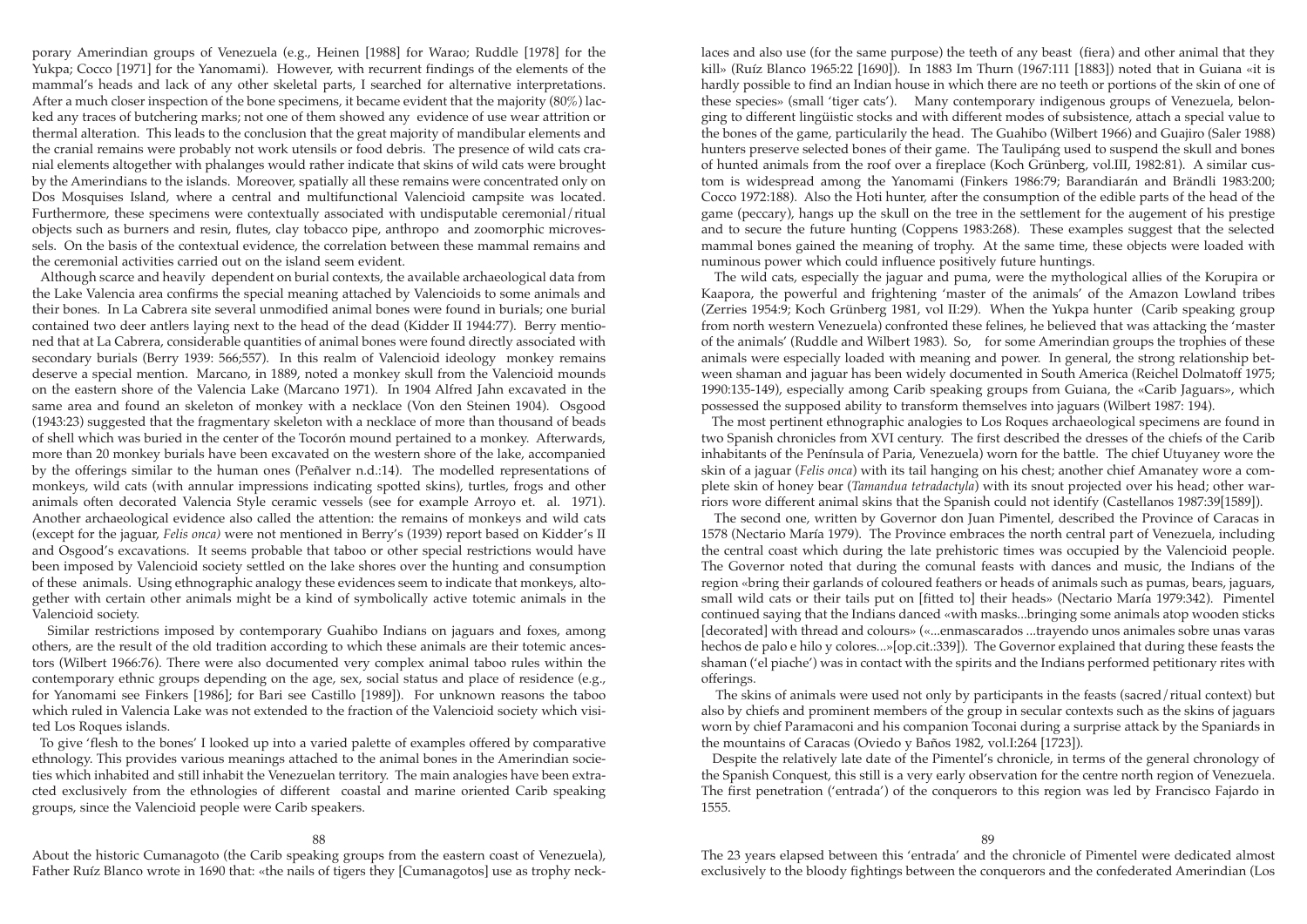I wish to gratefully acknowledge Dr. Omar Linares the assistance in the identification of bone specimens. I am very grateful to Dr. José R. Oliver for his constructive comments on earlier drafts of this paper and encouragement. My thanks also go to Dr. Warwick Bray and Dr. Peter Drewett for their advice and support. I acknowledge Dr. Daniel de Barandiarán for sharing with me his ethnographic data. I wish to thank the Los Roques Scientific Foundation for supporting the Venezuelan Island's Archaeology Project. My assistance to the XVI ICCA in Guadeloupe was possible thanks to the financial assistance of The British Council.

### **REFERENCES CITED**

Alvarado, L.

1953 *Glosario de voces indígenas de Venezuela,* vol.1. Ministerio de Educación, Caracas. Alvarez, I., and J. Casella

1983 *Arqueología de Puerto Maya.* Unpublished thesis of grade, School of Sociology and Anthropology, Universidad Central de Venezuela, Caracas. Antczak, Ma. M., and A. Antczak

1987 Algunas consideraciones sobre la identificación del material arqueológico de concha; El caso del *Strombus gigas* en el Archipiélago de Los Roques, Venezuela.*Boletín Asociación Venezolana de Arqueología* 4:28 37.

1991 Análisis del sistema de los asentamientos prehistóricos en el Archipiélago de Los Roques.*Montalbán* 23:335 386.

1992 Avances en la arqueología de las islas Venezolanas. In *Avances en A r q u e o l o g í a Venezolana,* edited by J. Fernández and R. Gassón , pp.53-92. Editorial Acta CientíficaVenezolana, Caracas.

Antczak, Ma. M.

1993 Arqueología de la isla La Orchila, Venezuela. Paper presented at the XVth International Congress for Caribbean Archaeology, Puerto Rico. Aretz, I.

1991 *Música de los aborígenes de Venezuela*. Gráficas Armitano, Caracas.

Arroyo, M. G., J. M. Cruxent and S. Perez Soto de Atencio 1971 *Arte prehispánico de Venezuela.* Fundación Mendoza, Caracas. Barandiarán, D. de, and B. Brändli

1983 *Los hijos de la luna.* Monografía antropológica sobre los Indios Sanemá Yanoama.Editorial Arte, Caracas.

Bennett, W.

1937 *Excavations at La Mata, Maracay, Venezuela.* Anthropological Papers of the American Museum of Natural History Vol. 36, Pt. II. New York. Berry, E. W.

1939 Geology and Paleontology of Lake Tacarigua, Venezuela. *Proceedings of the American Philosophical Society* 81(4):547 552.

Castellanos, J. de

1987[1589] *Elegías de varones ilustres de Indias.* Biblioteca de la Academia Nacional de la Historia Vol. 57. Caracas.

Castillo, D.

1989 *Mito y sociedad en los Barí.* Amarú Ediciones, Salamanca. Cocco, L.

1972 *Iyëwei Teri; Quince años entre los Yanomamos.* Escuela Técnica Popular Don Bosco, Caracas.

91

Coppens, W. 1983 Los Hoti. In *Los aborígenes de Venezuela,* vol.2, edited by R. Lizarralde and H. Seijas, pp.243

Caracas) groups. By that time the acculturation process had barely begun, while the evangelization was in an embryonic stage. Given these conditions, I consider that Pimentel described the authentic Amerindian folklore, not yet tained by the effects of the Spanish Conquest. I suggest that this evidence can be «pushed back» into prehistoric times.

In conclusion, the archaeological evidence reinforzed by the ethnohistoric data strongly suggest that the mayority of mammal head remains should be grouped into the category of symbolic and polysemic objects utilized for ceremonial purposes. Especially the skulls, mandibular fragment (those which are complete and with no use wear attrition) and phalange of wild cats seem to indicate that their skins would have been utilized at the Dos Mosquises campsite. It is known that the process of separation of a skull from the jaws using metal or stone implements usually leaves cut marks on the mandibles (Noe Nygaard and Richter 1990; van Wijngaarden Bakker 1990; Semenov 1963). I consider that the mandibule specimen (CN 609) from Dos Mosquises lacking cut marks, would have been separated from the skull naturally during the postdepositional period that could support the hypothesis about the presence of skins of wild cats on the island. However, the experimental and/or ethnoarchaeological data can reject this hypothesis since it is not known if the utilization of bone or wood implements for the separation of skull from the jaws left any observable traces on the specimens (the Yanomami Indians can use even the wooden projectile point for the extraction of the mandible of their game [see Cocco 1972:260]). On the other hand, the mandibular specimens which were broken up probably represent the game trophies that were utilized as votive offerings in the Dos Mosquises campsite.

It may be hypothetized that reproducing on this island certain aspects of Valencioid ancestral ritual feasts conducted by the shaman ('piache'), the Amerindians performed there the rites of conciliation with the protective spirits of the animals as well as votive offerings. Even further, I consider that especially the extraction of *Strombus gigas* would have been accompanied by intensive ritual activities. The male of this gastropod, unlike other mollusks, displays a very prominent and 'humanlike' sexual organ that would not have gone unnoticed by the Amerindians. In this respect the *Strombus gigas* was the most 'humanlike' among all mollusks. Thus, while the non 'anthropomorph' mollusks were simply collected, the thousands of *Strombus gigas* mollusks were 'butchered'. This shift in meaning attached to the exploitation of this mollusk probably needed a high intensity of rituals directed toward the protector spirits of this animal. Such rituals developed by a society, whose hunting activities were oriented traditionally to the continental land game, would have been transformed in order to embrace the coveted living creatures of the marine environment. The success of the mission carried out very far from the homeland, where the human beings were especially frail and exposed to the benevolence of the supernatural powers governing the marine environment, depended on the ritual efficiency of these objects. If the above interpretations are valid then it may be prudently hypotetized that the Valencioid peoples were opportunistic 'newcomers' to Los Roques Archipelago, attracted by the *Strombus gigas* 'boom', rather than specialized fishermen with an already developed marine oriented society. I would further argue that the rituals which accompanied the appropriation of marine resources were strongly rooted in their ancestral ritual complex developed for the terrestrial hunting in the surroundings of the Lake Valencia Basin.

But to further develop and strengthe the latter hypotesis goes far beyond the present contribution.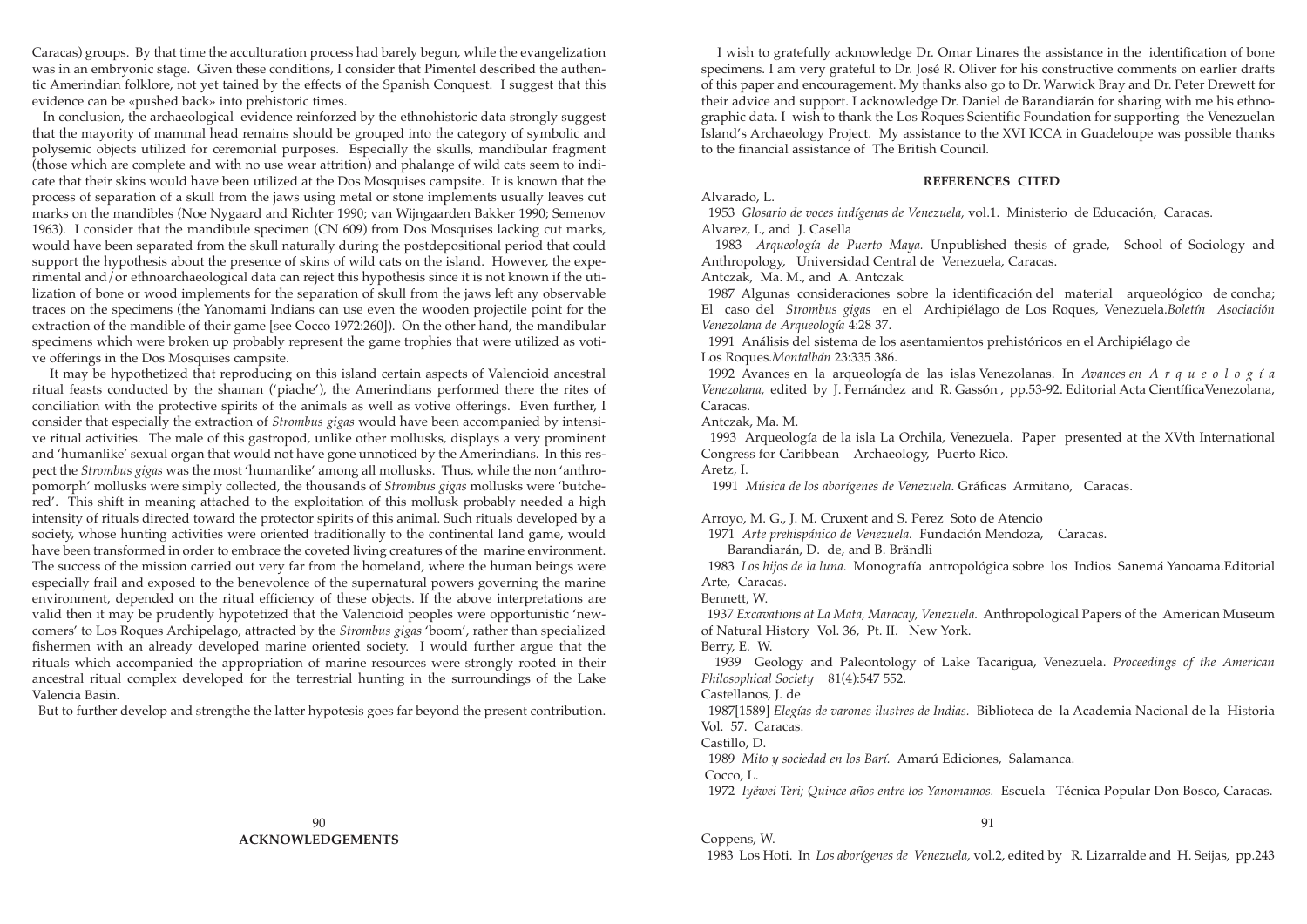1986 Notes on the Biology and Status of the Small Wild Cats in Venezuela. In *Cats of the World: Biology, conservation and management,* edited by S. D. Miller and D.D. Everett, pp. 125 46. National

1984 *Playa Chuao; Un sitio arqueológico costero del Estado Aragua.* Unpublished thesis of grade, School of Sociology and Anthropology, Universidad Central de Venezuela, Caracas.

1980 Los Saliva. In *Los aborígenes de Venezuela,* vol. 1, edited by A. Butt Colson, pp. 243 306.

1990 Seventeen Wild Boar Mandibles from Sludegards Smose Offal or Sacrifice? In Experimentation and Reconstruction in Environmental Archaeology. *Proceedings of the Symposia of the Association for Environmental Archaeology* 9, edited by D.E. Robinson, pp. 175 191. Roskilde,

1943 *Excavations at Tocorón, Venezuela.* Yale University Publications in Anthropology 29. Yale

1982[1723] *Historia de la conquista y población de la Provincia de Venezuela* 2 vols. Ediciones

n.d. *Boletín del Instituto de Antropología e Historia del Estado Carabobo* 2. Imprenta Nacional,

1975 The Shaman and the Jaguar: A Study of Narcotic Drugs among the Indians of Colombia. Temple

1990 *Orfebrería y chamanismo.* Un estudio iconográfico del Museo del Oro. Second edition.Editorial

1978 *El sistema de autosubsistencia de los Indios Yukpa.* Universidad Católica Andrés Bello, Caracas.

1983 Los Yukpa. In *Los aborígenes de Venezuela,* vol. 2, edited by R. Lizarralde and H. Seijas, pp.33

93

1990 Replication of Butchering Marks on Pig Mandibles. In *Experimentation and Reconstruction in Environmental Archaeology. Proceedings of the Symposia of the Association for Environmental*

Wildlife Federation, Washington, D.C. Morales, P. E. Morey, N. C. and R. V. Morey Fundación La Salle de Ciencias Naturales, Caracas. Nectario, M. 1979 *Historia de la conquista y fundación de Caracas.* Gráficas La Bodoniana, Caracas. Noe Nygaard, N. and J. Richter Danmark, 1988. Oxbow Books,Oxford. Osgood, C. University Press, New Haven. Oviedo y Baños, J. de Fundación CADAFE, Caracas. Peñalver, H. (editor) Caracas. Reichel Dolmatoff, G. University Press, Philadelphia. Colina, Medellín. Requena, R. 1932 *Vestigios de la Atlántida.* Tipografía Americana, Caracas. Rouse, I. and J. M. Cruxent 1963 *Venezuelan Archaeology.* Yale University Press, New Haven and London. Ruddle, K. Ruddle, K., and J. Wilbert 125. Fundación La Salle de Ciencias Naturales, Caracas. Ruíz Blanco, M. P., O.F.M. 1965[1690] *Conversión de Píritu.* Biblioteca Nacional de la Historia, vol .78. Caracas. Saler, B. 1988 Los Wayú (Guajiro). In *Los aborígenes de Venezuela,* vol. 3, edited by J. Lizot, pp.25 147. Fundación La Salle de Ciencias Naturales, Caracas. Semenov, S.A. 1964 *Prehistoric Technology.* Cory, Adams and Mackay, London. Sociedad de Ciencias Naturales La Salle 1956 *Los Roques y La Orchila.* Editorial Sucre, Caracas. van Wijngaarden Bakker, L.H. 303. Fundación La Salle de Ciencias Naturales, Caracas. Civrieux, M. de 1980 Los Cumanagoto y sus vecinos. In *Los aborígenes de Venezuela,* vol.1, edited by A . B u t t Colson, pp.27 241. Fundación La Salle de Ciencias Naturales, Caracas. Dunnell, R. C. 1971 *Systematics in Prehistory.* Free Press, New York. Dupouy, W. 1945 Aporte etnográfico de la «Relación geográfica y descripción de la Provincia de Caracas y Gobernación de Venezuela, 1572». *Acta Venezolana* 1(2):170 185. 1946 La fauna de la Provincia de Venezuela según las relaciones geográficas del siglo XVI.*Memoria de la Sociedad de Ciencias Naturales La Salle* 6(15):45 55. Eisnberg, J. F. 1989 *Mammals of the Neotropics. The Northern Neotropics* vol. I. The University of Chicago Press. Finkers, J. 1986 *Los Yanomami y su sistema alimenticio*. Vicariato Apostólico de Puerto Ayacucho. Gomara, F. López de 1979[1552] *Historia general de las Indias.* Biblioteca Ayacucho, Caracas. Grases, P. 1987 *Alejandro de Humboldt; Por tierras de Venezuela.* Fundación de Promoción Cultural de Venezuela, Caracas. Heinen, D. H. 1988 Los Warao. In *Los aborígenes de Venezuela,* vol.3, edited by J. Lizot, pp.585 693. Fundación La Salle de Ciencias Naturales, Caracas. Hornbostel, E. M. von 1982 La música de los Makuschi, Taulipang y Yekuana. In *Del Roraima al Orinoco*, vol. 3, T.Koch Grünberg, pp.331 366. Ediciones del Banco Central de Venezuela, Caracas. (Spanish translation from the second edition in german 1924, Stuttgart). Im Thurn, E. 1967[1883] *Among the Indians of Guiana*. Dover Publications Inc., New York. Jahn, A. 1927 Los aborígenes del occidente de Venezuela; Su historia, etnografía y afinidades lingüisticas. Litografía y tipografía del Comercio, Caracas. Kidder II, A. 1944 *Archaeology of the Northwestern Venezuela.* Papers of the Peabody Museum of American Archaeology and Ethnology 26 (1). Harvard University, Cambridge, Massachusetts. Koch Grünberg, T. 1981 1982 *Del Roraima al Orinoco.* 3 vols. Ediciones del Banco Central de Venezuela, Caracas. (Translation from Von Roroima zum Orinoco, second edition, published in 1924 in Stuttgart). Lyman, R. L. 1985 Bone Frequencies: Differential Transport, In Situ Destruction, and the MGUI. *J ournal of Archaeological Science* 12:221 236. 1994 *Vertebrate Taphonomy.* Cambridge Manuals in Archaeology, Cambridge. Marcano, G. 1971[1889 1891] *Etnografía precolombina de Venezuela.* Instituto de Antropología e Historia, Universidad Central de Venezuela, Caracas. Méndez Baamonde, J. 92

*Archipiélago Los Roques e Islas de Aves.* Cuadernos Lagoven, Caracas. Mondolfi, E.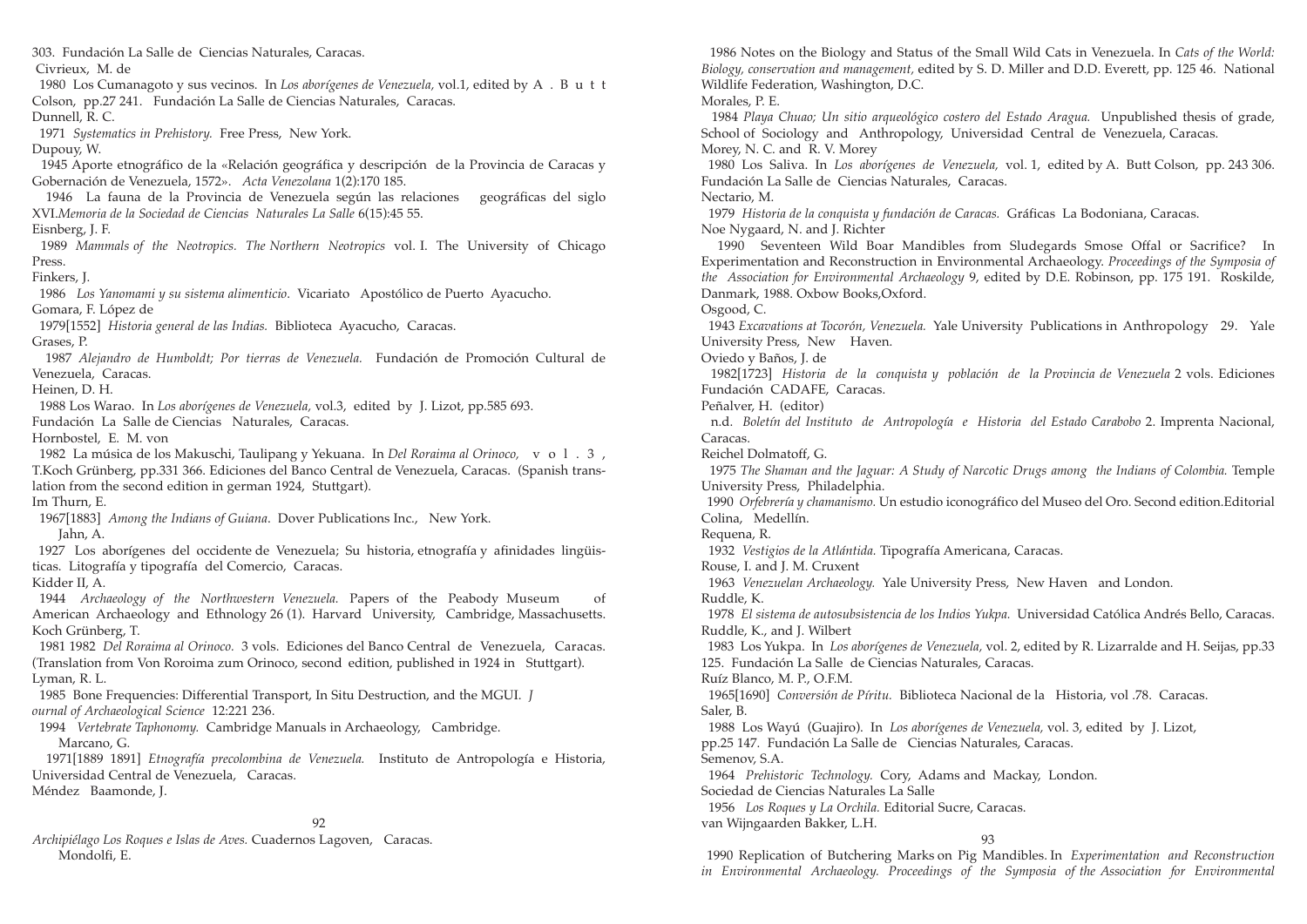*Archaeology* 9, edited by D.E. Robinson, pp.167 175. Roskilde, Danmark, 1988. Oxbow Books, Oxford.

Steinen, K., von den

1904 Ausgrabungen am Valenciasee. *Globus* 86(7):101 108. Braunschweig. Tello, J.

1979 *Mamíferos de Venezuela.* Fundación La Salle de Ciencias Naturales, Caracas. Wilbert, J.

1956 Los instrumentos musicales de los Warrau (guarao, guaraúno). *Antropológica* 1. Sociedad de Ciencias Naturales La Salle, Caracas.

1966 *Indios de la región Orinoco Ventuari.* Fundación La Salle de Ciencias Naturales, Caracas. 1987 *Tobacco and shamanism in South America.* Yale University Press, New Haven and London. Zerries, O.

1956 Beiträge zur Ethnographie der Guahibo Indianer des Territorio Amazonas, Venezuela. *Paideuma* 6(4):224 234.

> **MAP 1.** Los Roques Archipelago and the Lake Valencia Basin **TABLES**

VINITYLA **LOS #88 FES** 14 000013 1613087 **ETRE FILEROIL** h st

**TABLE 1**. Frequencies, location, selected measurements (mm) and types of mammal bone artifacts (worked bones) from Los Roques Archipelago.

**TABLE 2**. Frequencies, location, taxon and skeletal element identification of mammal bone artifacts (modified bones) from Los Roques Archipelago.

**TABLE 3.** Frecuencies, location, taxon and skeletal element identification of mammal bone artifacts (unmodified bones) from Los Roques Archipelago.

**TABLE 4.** Frecuencies, selected measurements (mm) and location of manufacturing waste (debitage), and point preforms of mammal bone.

**TABLE 5.** Distribution of mammal bone remains between sites and trenches in Los Roques Archipelago.

## **Table 1.** FREQUENCIES, LOCATION, SELECTED MEASUREMENTS (MM) ANDTYPES OF MAMMAL BONE ARTIFACTS (WORKED BONES) FROM LOS ROQUES ARCHIPELAGO.

| <b>ARTIFACT</b><br><b>TYPE</b>  | <b>N SKELETAL</b><br><b>ELEMENT</b> | <b>TAXON</b>   | <b>LENGTH</b><br>(max.) | <b>WIDTH</b><br>(max.) | <b>SITE</b>    | <b>CATALOG</b><br><b>NUMBER</b> |
|---------------------------------|-------------------------------------|----------------|-------------------------|------------------------|----------------|---------------------------------|
|                                 |                                     |                |                         |                        |                |                                 |
| <b>POINTED BONES:</b>           |                                     |                |                         |                        |                |                                 |
| Projectile points and/or gorges |                                     |                |                         |                        |                |                                 |
| -Bipoint                        | 3 UID                               | Mammalia       | sp. 60.14               | 8.10                   | $DM/A/A$ 16771 |                                 |
|                                 | <b>UID</b>                          | Mammalia       | sp. 77.50               | 9.50                   | $DM/A/A$ 16772 |                                 |
|                                 | <b>UID</b>                          | Mammalia       | sp. 53.11               | 7.19                   | $DM/A/B$ 635   |                                 |
| -Unipoint                       | 4 UID                               | Mammalia       | sp. 50.50               | 8.50                   | $CS/D/A$ 2113  |                                 |
|                                 | <b>UID</b>                          | Mammalia       | sp. 37.10               | 6.75                   | $DM/A/B$ 16760 |                                 |
|                                 | <b>UID</b>                          | Mammalia       | sp. 70.60               | 9.45                   | $DM/A/A$ 1125  |                                 |
| perforated                      | <b>UID</b>                          | Mammalia       | sp. 68.54               | 14.18                  | $DM/A/C$ 724   |                                 |
| -Barbed<br>unipoint             | 1 UID                               | Mammalia       | sp. 31.50               | 4.85                   | $DM/A/B$ 16761 |                                 |
| -Unipoints                      | 7 UID                               | Mammalia       | sp. 2.75                | 4.50                   | $DM/A/B$ 3024  |                                 |
| or bipoints                     | <b>UID</b>                          | Mammalia       | sp. 3.70                | 8.40                   | $DM/A/B$ 2893  |                                 |
| (fragments)                     | <b>UID</b>                          | Mammalia       | sp. 45.15               | 10.50                  | $DM/A/B$ 16759 |                                 |
|                                 | <b>UID</b>                          | Mammalia       | sp. 22.05               | 5.55                   | $DM/A/B$ 16769 |                                 |
|                                 | <b>UID</b>                          | Mammalia       | sp. 60.50               | 8.00                   | $CS/D/A$ 1779  |                                 |
|                                 | <b>UID</b>                          | Mammalia       | sp. 5.50                | 7.40                   | $CS/D/A$ 3163  |                                 |
| perforated                      | <b>UID</b>                          | Mammalia       | sp. 39.90               | 6.35                   | $DM/A/C$ 16766 |                                 |
| Awl/perforator                  | 1 UID                               | Mammalia       | sp. 51.00               | 16.00                  | $CS/D/A$ 3236  |                                 |
| <b>FLUTES:</b>                  | 3 radius                            | Odocoileus     | 149.20                  | 20.11                  | $DM/A/B$ 588   |                                 |
|                                 | (left)                              | virginianus    | 140.15                  | 19.08                  | $DM/A/B$ 592   |                                 |
|                                 |                                     |                | 142.22                  | 19.30                  | $DM/A/B$ 5     |                                 |
|                                 | 2 radius                            | Mazama sp.     | 110.50                  | 15.23                  | $CS/D/A$ 1725  |                                 |
|                                 | (left)                              |                | 93.50                   | 15.74                  | $CS/D/A$ 1726  |                                 |
| PENDANTS:                       |                                     |                |                         |                        |                |                                 |
| Perforated                      | 3 incisor                           | Cerdocyon      | 21.50                   | 6.50                   | $DM/A/B$ 9064  |                                 |
| teeth                           | tooth                               | thous          | 30.25                   | 9.35                   | $DM/A/C$ 1170  |                                 |
|                                 |                                     |                | 14.00                   | 4.80                   | $DM/A/B$ 16762 |                                 |
|                                 | 2 canine                            | Dicotyles      | 49.32                   | 13.12                  | $DM/A/A$ 16780 |                                 |
|                                 | tooth                               | tajacu         | 59.10                   | 11.70                  | $DM/A/B$ 9060  |                                 |
|                                 | 1 molar                             | <b>Tapirus</b> | 30.00                   | 23.80                  | $DM/A/B$ 16770 |                                 |
|                                 | tooth                               | terrestris     |                         |                        |                |                                 |
| Tubular bead                    | 1 UID                               | Mammalia sp    | 48.10                   | 13.10                  | $DM/A/B$ 7061  |                                 |
| Perforated                      | 1 verte                             | Odocoileus     | 74.75                   | 54.25                  | $DM/A/A$ 595   |                                 |
| bones                           | brae                                | virginianus    |                         |                        |                |                                 |
|                                 | $1$ UID $\,$                        | Mammalia       | sp.33.20                | 8.18                   | $DM/A/B$ 1713  |                                 |
|                                 | 1 UID                               | Mammalia       | sp.35.05                | 5.75                   | $DM/A/B$ 16773 |                                 |
| Worked                          | 1 verte                             | Odocoileus     | 78.90                   | 58.62                  | $DM/A/A$ 1131  |                                 |
| vertebrae                       | brae                                | virginianus    |                         |                        |                |                                 |
|                                 |                                     |                |                         |                        |                |                                 |
|                                 |                                     |                |                         |                        |                |                                 |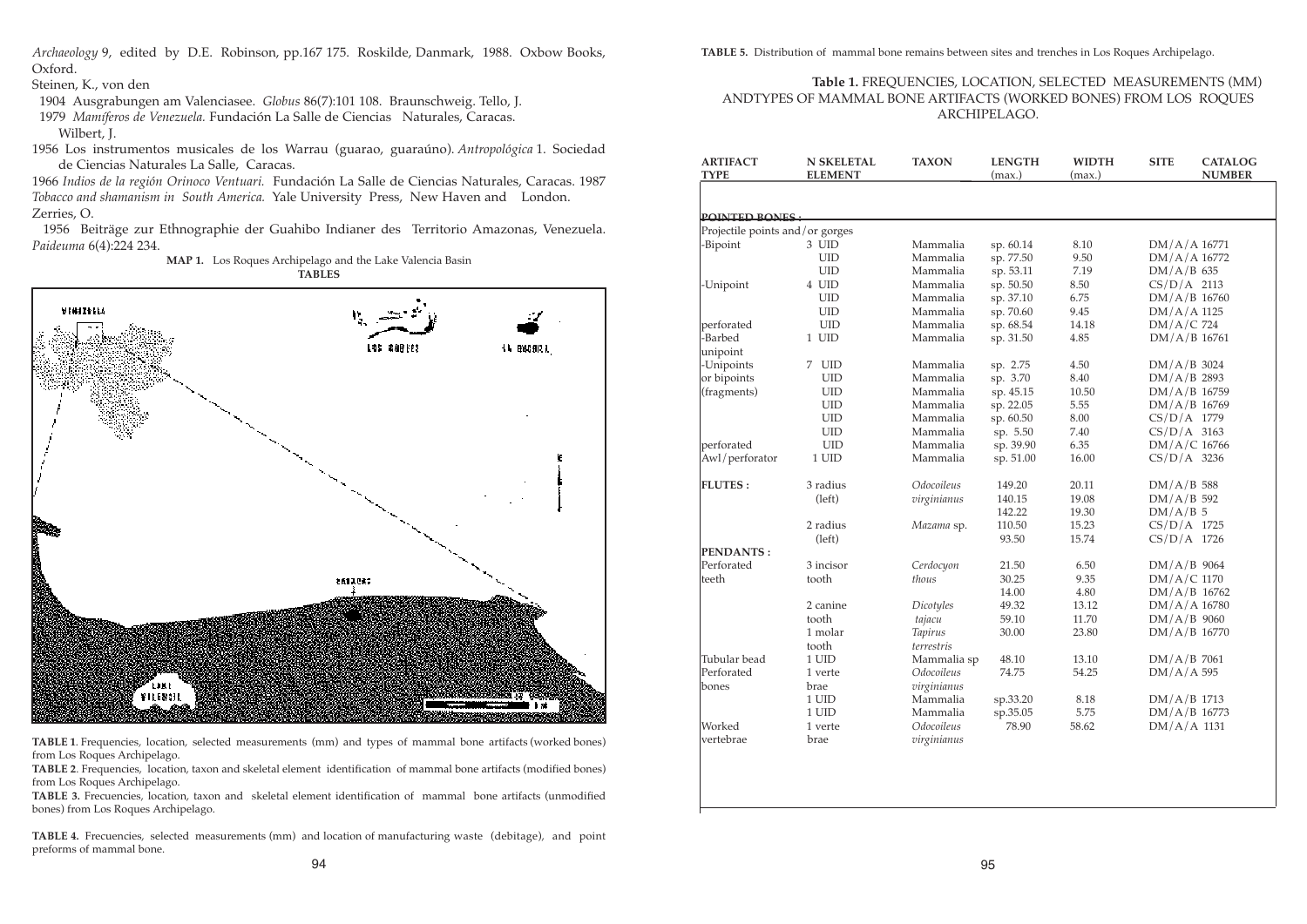## **TABLE 3.** FREQUENCIES, LOCATION, TAXON AND SKELETAL ELEMENT IDENTIFICATION OF MAMMAL BONE ARTIFACTS (UNMODIFIED BONES) FROM LOS ROQUES ARCHIPELAGO.

| <b>NISP</b> | <b>MNH</b> | <b>SKELFTAL</b> | <b>SHTE</b>                                                   | CATALOG       |
|-------------|------------|-----------------|---------------------------------------------------------------|---------------|
|             |            |                 |                                                               | <b>NUMBER</b> |
| 4 36.4      | 2 2 5.0    | calota craneal  | DM/A/B                                                        | 633,650       |
|             |            |                 |                                                               |               |
|             |            | phalange        | DM/A/B                                                        | 9058          |
|             |            | right mandible  | DM/A/B                                                        | 609           |
| 1 9.1       | 1 12.5     | skull           | DM/A/B                                                        | 1156          |
|             |            | (subadult,      |                                                               |               |
|             |            | female?)        |                                                               |               |
| 3 27.2      | 2 2 5.0    | left tarsal     | DM/A/B                                                        | 589           |
|             |            | (adult)         |                                                               |               |
|             |            | left radius     | DM/A/B                                                        | 4501          |
|             |            | (adult)         |                                                               |               |
|             |            | left radius     | DM/A/B                                                        | 590           |
| 1 9.1       | 1 12.5     |                 | DM/A/A                                                        | 1135          |
|             |            | of the mandible |                                                               |               |
| 1 9.1       | 1 12.5     |                 | DM/A/B                                                        | 16782         |
|             |            |                 |                                                               |               |
| 1 9.1       | 1 12.5     | nail            | DM/A/A                                                        | 16795         |
|             |            |                 |                                                               |               |
| 100<br>11   | 8 100      |                 |                                                               |               |
|             |            |                 |                                                               |               |
|             | $N \n%$    | N $%$           | <b>ELEMENT</b><br>(juvenile)<br>right ramus<br>right mandible |               |

## **TABLE 2.** FREQUENCIES, LOCATION, TAXON AND SKELETAL ELEMENT IDENTIFICATION OF MAMMAL BONE ARTIFACTS (MODIFIED BONES) FROM LOS ROQUES ARCHIPELAGO.

| <u>TAXON</u>   | <u>NISP</u> | <u>MNI</u> | <b>SKELETAL</b>             | <b>SITE</b> | <u>CATALOG</u> |
|----------------|-------------|------------|-----------------------------|-------------|----------------|
|                | N $%$       | N %        | <b>ELEMENT</b>              |             | <b>NUMBER</b>  |
|                |             |            |                             |             |                |
| Felis wiedii   | 18 85.7     | 7 77.8     | left maxilla                | DM/A/B      | 610,640        |
|                |             |            |                             |             | 597            |
|                |             |            |                             | DM/A/C      | 16776          |
|                |             |            |                             |             | 16777          |
|                |             |            | left maxilla                | DM/A/B      | 603            |
|                |             |            | (juvenile)                  |             | 1134           |
|                |             |            | right maxilla               | DM/A/B      | 631            |
|                |             |            |                             |             | 1129           |
|                |             |            |                             | DM/A/C      | 16778          |
|                |             |            | right maxilla<br>(juvenile) | DM/A/B      | 621            |
|                |             |            | left mandible               | DM/A/B      | 583            |
|                |             |            |                             |             | 1154           |
|                |             |            |                             |             | 599            |
|                |             |            |                             | DM/A/C      | 1132           |
|                |             |            | left mandible               | DM/A/B      | 613            |
|                |             |            | (juvenile)                  |             |                |
|                |             |            | right mandible              | DM/A/B      | 9059           |
|                |             |            |                             | DM/A/C      | 16779          |
| Felis pardalis | 3 14.3      | 2 2 2.2    | left maxilla                | DM/A/B      | 612            |
|                |             |            | (subadult)                  |             |                |
|                |             |            | left mandible               | DM/A/B      | 16781          |
|                |             |            | (juvenile)                  | DM/A/A      | 582            |
|                |             |            |                             |             |                |
|                |             |            |                             |             |                |
| <b>TOTAL</b>   | 21 100      | 9 100      |                             |             |                |
|                |             |            |                             |             |                |
|                |             |            |                             |             |                |